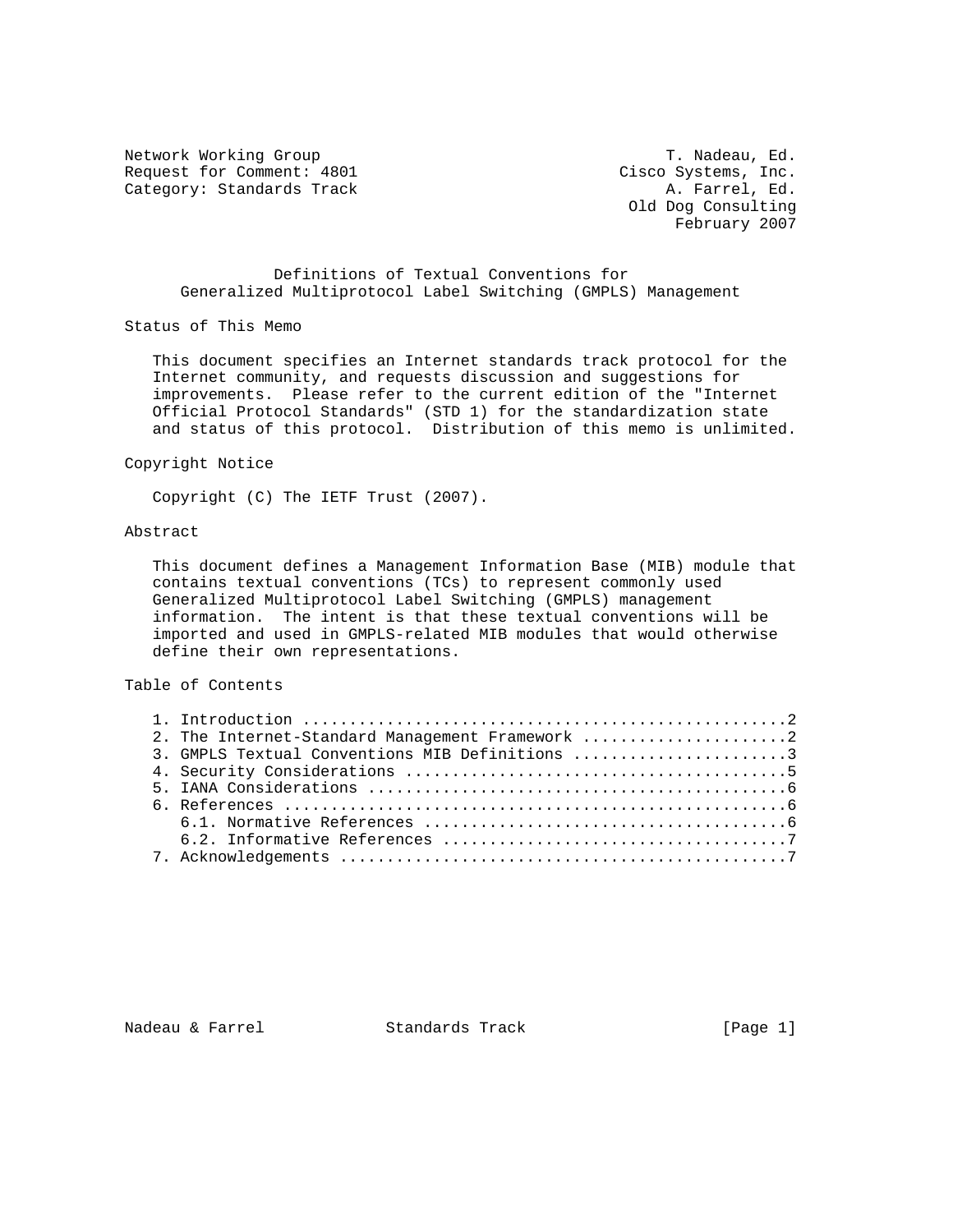## 1. Introduction

 This document defines a MIB module that contains textual conventions (TCs) for Generalized Multiprotocol Label Switching (GMPLS) networks. These textual conventions should be imported by MIB modules that manage GMPLS networks.

 This MIB module supplements the MIB module in [RFC3811] that defines textual conventions for Multiprotocol Label Switching (MPLS) management. [RFC3811] may continue to be used without this MIB module in networks that support only MPLS.

 The key words "MUST", "MUST NOT", "REQUIRED", "SHALL", "SHALL NOT", "SHOULD", "SHOULD NOT", "RECOMMENDED", "MAY", and "OPTIONAL" in this document are to be interpreted as described in BCP 14, RFC 2119 [RFC2119].

For an introduction to the concepts of GMPLS, see [RFC3945].

#### 2. The Internet-Standard Management Framework

 For a detailed overview of the documents that describe the current Internet-Standard Management Framework, please refer to section 7 of RFC 3410 [RFC3410].

 Managed objects are accessed via a virtual information store, termed the Management Information Base or MIB. MIB objects are generally accessed through the Simple Network Management Protocol (SNMP). Objects in the MIB are defined using the mechanisms defined in the Structure of Management Information (SMI). This memo specifies a MIB module that is compliant to the SMIv2, which is described in STD 58, RFC 2578 [RFC2578], STD 58, RFC 2579 [RFC2579] and STD 58, RFC 2580 [RFC2580].

Nadeau & Farrel Standards Track [Page 2]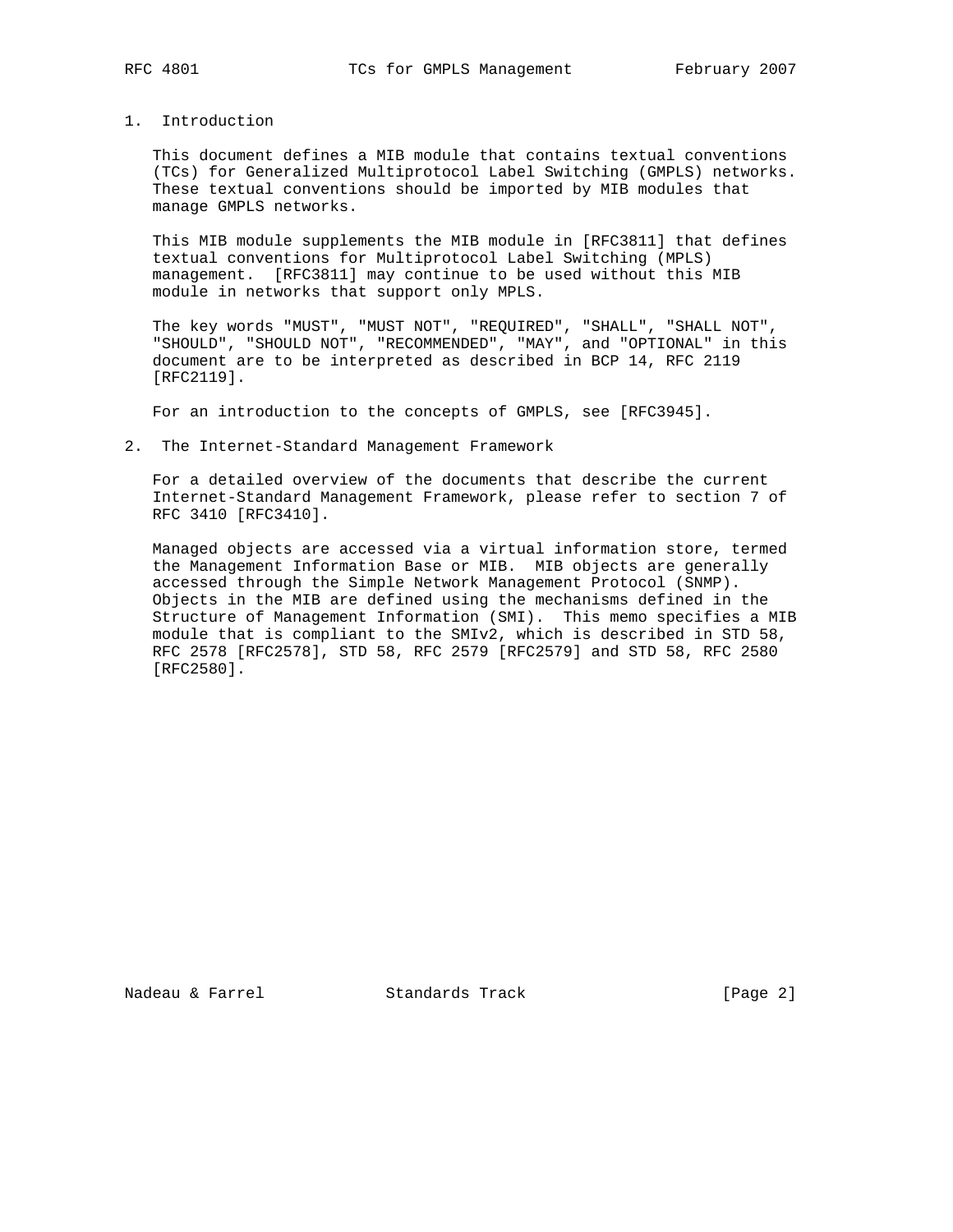3. GMPLS Textual Conventions MIB Definitions

 This MIB module makes reference to the following documents: [RFC2578], [RFC2579], [RFC3471], and [RFC3811].

GMPLS-TC-STD-MIB DEFINITIONS ::= BEGIN

| IMPORTS              |  |               |
|----------------------|--|---------------|
| MODULE-IDENTITY      |  |               |
| FROM SNMPv2-SMI      |  | $--$ RFC 2578 |
| TEXTUAL-CONVENTION   |  |               |
| FROM SNMPv2-TC       |  | $--$ RFC 2579 |
| mplsStdMIB           |  |               |
| FROM MPLS-TC-STD-MIB |  | $--$ RFC 3811 |

 ; gmplsTCStdMIB MODULE-IDENTITY LAST-UPDATED "200702280000Z" -- 28 February 2007 00:00:00 GMT ORGANIZATION "IETF Common Control and Measurement Plane (CCAMP) Working Group" CONTACT-INFO " Thomas D. Nadeau Cisco Systems, Inc. Email: tnadeau@cisco.com Adrian Farrel Old Dog Consulting Email: adrian@olddog.co.uk Comments about this document should be emailed directly to the CCAMP working group mailing list at ccamp@ops.ietf.org" DESCRIPTION "Copyright (C) The IETF Trust (2007). This version of this MIB module is part of RFC 4801; see the RFC itself for full legal notices. This MIB module defines TEXTUAL-CONVENTIONs for concepts used in Generalized Multiprotocol Label Switching (GMPLS) networks." REVISION "200702280000Z" -- 28 February 2007 00:00:00 GMT DESCRIPTION "Initial version published as part of RFC 4801."  $::=$  { mplsStdMIB 12 } GmplsFreeformLabelTC ::= TEXTUAL-CONVENTION STATUS current DESCRIPTION

```
Nadeau & Farrel             Standards Track                 [Page 3]
```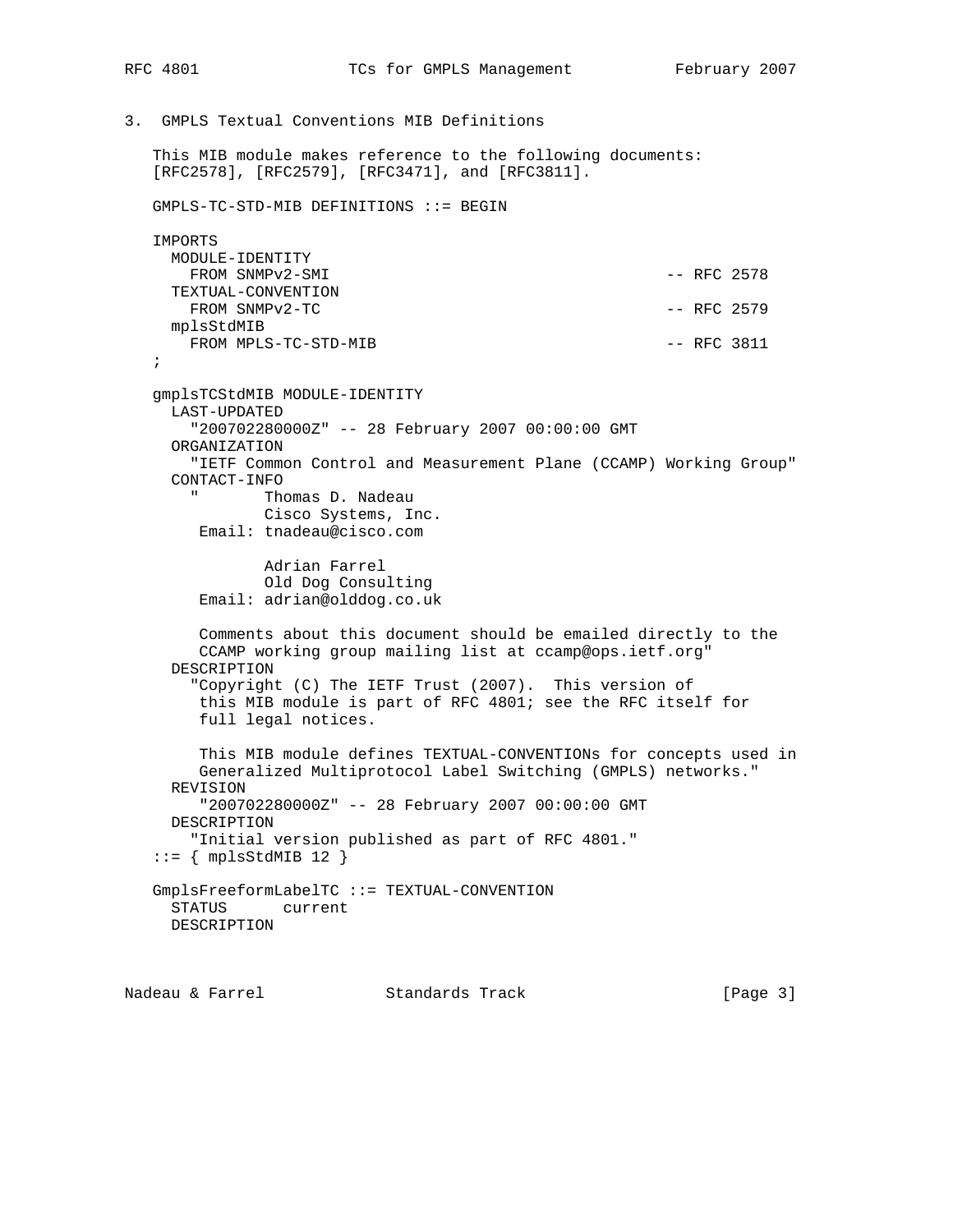"This TEXTUAL-CONVENTION can be used as the syntax of an object that contains any GMPLS Label. Objects with this syntax can be used to represent labels that have label types that are not defined in any RFCs. The freeform GMPLS Label may also be used by systems that do not wish to represent labels that have label types defined in RFCs using type-specific syntaxes." REFERENCE "1. Generalized Multi-Protocol Label Switching (GMPLS) Signaling Functional Description, RFC 3471, section 3.2." SYNTAX OCTET STRING (SIZE (0..64)) GmplsLabelTypeTC ::= TEXTUAL-CONVENTION STATUS current DESCRIPTION "Determines the interpretation that should be applied to an object that encodes a label. The possible types are: gmplsMplsLabel(1) - The label is an MPLS Packet, Cell, or Frame Label and is encoded as described for the TEXTUAL- CONVENTION MplsLabel defined in RFC 3811. gmplsPortWavelengthLabel(2) - The label is a Port or Wavelength Label as defined in RFC 3471. gmplsFreeformLabel(3) - The label is any form of label encoded as an OCTET STRING using the TEXTUAL-CONVENTION GmplsFreeformLabel.

- gmplsSonetLabel(4) The label is a Synchronous Optical Network (SONET) Label as defined in RFC 4606.
- gmplsSdhLabel(5) The label is a Synchronous Digital Hierarchy (SDH) Label as defined in RFC 4606.
- gmplsWavebandLabel(6) The label is a Waveband Label as defined in RFC 3471."

REFERENCE

- "1. Generalized Multi-Protocol Label Switching (GMPLS) Signaling Functional Description, RFC 3471, section 3.
- 2. Definition of Textual Conventions and for Multiprotocol Label Switching (MPLS) Management, RFC 3811, section 3.
- 3. Generalized Multi-Protocol Label Switching (GMPLS) Extensions for Synchronous Optical Network (SONET) and Synchronous

Nadeau & Farrel Standards Track [Page 4]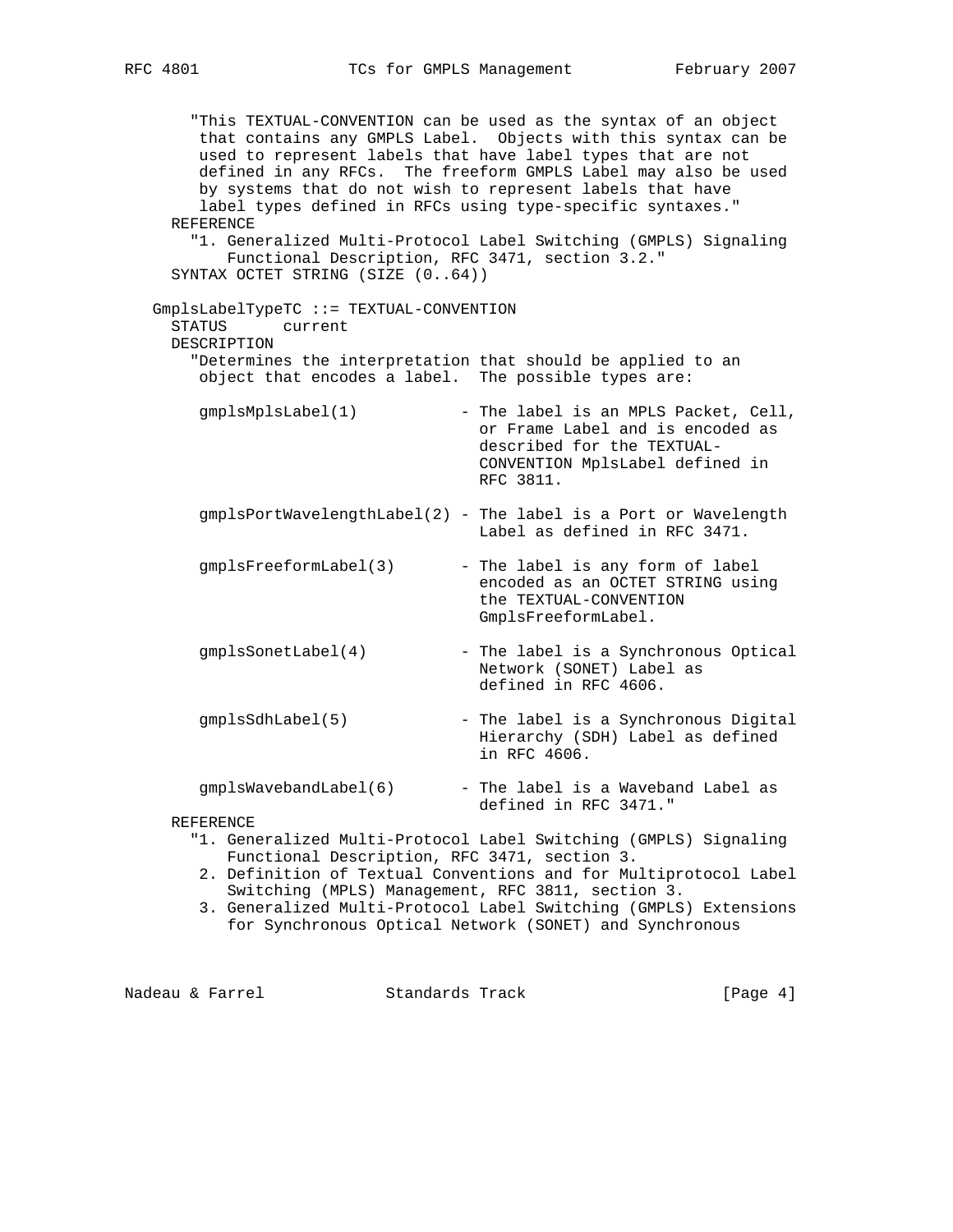```
 Digital Hierarchy (SDH) Control, RFC 4606."
   SYNTAX INTEGER {
     gmplsMplsLabel(1),
     gmplsPortWavelengthLabel(2),
     gmplsFreeformGeneralizedLabel(3),
     gmplsSonetLabel(4),
     gmplsSdhLabel(5),
     gmplsWavebandLabel(6)
   }
GmplsSegmentDirectionTC ::= TEXTUAL-CONVENTION
  STATUS current
 DESCRIPTION
    "The direction of data flow on an Label Switched Path (LSP)
     segment with respect to the head of the LSP.
    Where an LSP is signaled using a conventional signaling
    protocol, the 'head' of the LSP is the source of the signaling
     (also known as the ingress) and the 'tail' is the destination
     (also known as the egress). For unidirectional LSPs, this
    usually matches the direction of flow of data.
    For manually configured unidirectional LSPs, the direction of
    the LSP segment matches the direction of flow of data. For
    manually configured bidirectional LSPs, an arbitrary decision
    must be made about which LER is the 'head'."
  SYNTAX INTEGER {
    forward(1), -- data flows from head-end of LSP toward tail-end
   reverse(2) -- data flows from tail-end of LSP toward head-end
  }
```
END

4. Security Considerations

 This module does not define any management objects. Instead, it defines a set of textual conventions which may be used by other GMPLS MIB modules to define management objects.

 Meaningful security considerations can only be written in the MIB modules that define management objects. Therefore, this document has no impact on the security of the Internet.

Nadeau & Farrel Standards Track [Page 5]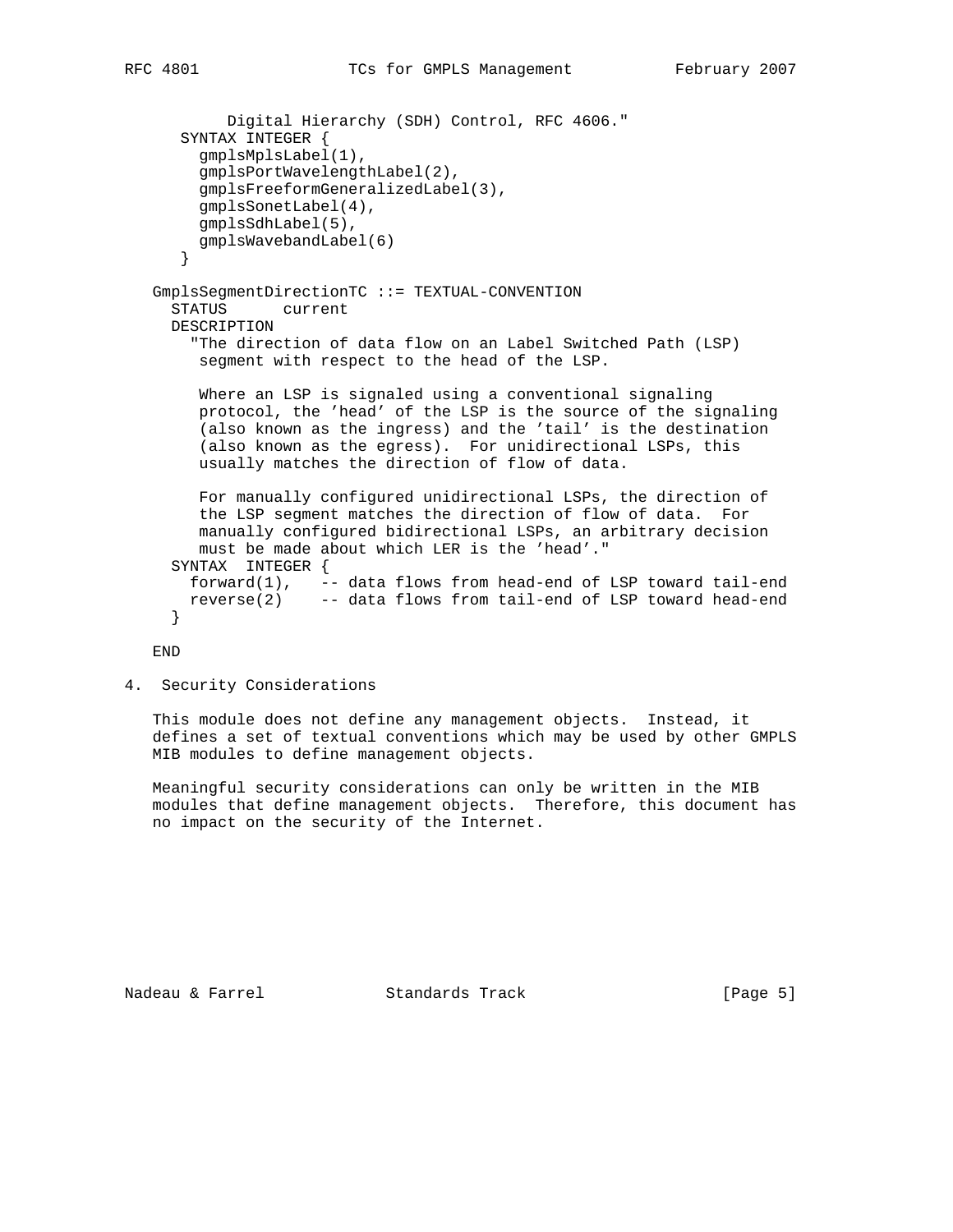## 5. IANA Considerations

 IANA has rooted MIB objects in this MIB module under the mplsStdMIB subtree by assigning an OID to gmplsTCStdMIB.

 IANA has made the following assignments in the "NETWORK MANAGEMENT PARAMETERS" registry located at http://www.iana.org/assignments/smi numbers in table:

...mib-2.transmission.mplsStdMIB (1.3.6.1.2.1.10.166)

| Decimal Name |                            | References |
|--------------|----------------------------|------------|
|              |                            |            |
|              | GMPLS-TC-STD-MIB [RFC4801] |            |

 In the future, GMPLS-related standards-track MIB modules should be rooted under the mplsStdMIB (sic) subtree. IANA has been requested to manage that namespace in the SMI Numbers registry [RFC3811]. New assignments can only be made via a Standards Action as specified in [RFC2434].

- 6. References
- 6.1. Normative References
	- [RFC2119] Bradner, S., "Key words for use in RFCs to Indicate Requirement Levels", BCP 14, RFC 2119, March 1997.
	- [RFC2434] Narten, T. and H. Alvestrand, "Guidelines for Writing an IANA Considerations Section in RFCs", BCP 26, RFC 2434, October 1998.
	- [RFC2578] McCloghrie, K., Perkins, D., and J. Schoenwaelder, "Structure of Management Information Version 2 (SMIv2)", STD 58, RFC 2578, April 1999.
	- [RFC2579] McCloghrie, K., Perkins, D., and J. Schoenwaelder, "Textual Conventions for SMIv2", STD 58, RFC 2579, April 1999.
	- [RFC2580] McCloghrie, K., Perkins, D., and J. Schoenwaelder, "Conformance Statements for SMIv2", STD 58, RFC 2580, April 1999.
	- [RFC3471] Berger, L., "Generalized Multi-Protocol Label Switching (GMPLS) Signaling Functional Description", RFC 3471, January 2003.

Nadeau & Farrel Standards Track (Page 6)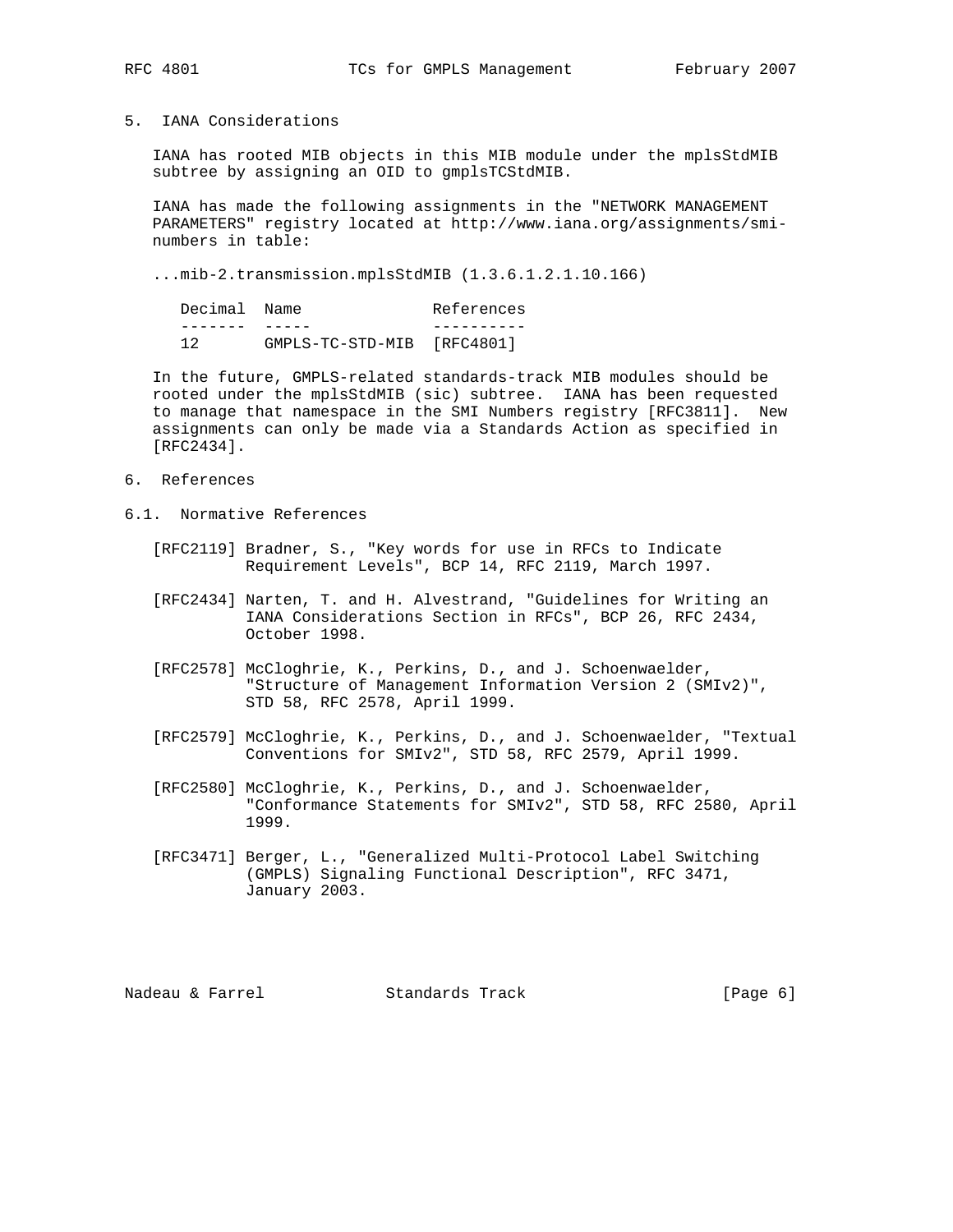- [RFC3811] Nadeau, T. and J. Cucchiara, "Definitions of Textual Conventions (TCs) for Multiprotocol Label Switching (MPLS) Management", RFC 3811, June 2004.
- [RFC4606] Mannie, E. and D. Papadimitriou, "Generalized Multi- Protocol Label Switching (GMPLS) Extensions for Synchronous Optical Network (SONET) and Synchronous Digital Hierarchy (SDH) Control", RFC 4606, August 2006.
- 6.2. Informative References
	- [RFC3410] Case, J., Mundy, R., Partain, D., and B. Stewart, "Introduction and Applicability Statements for Internet- Standard Management Framework", RFC 3410, December 2002.
	- [RFC3945] Mannie, E., "Generalized Multi-Protocol Label Switching (GMPLS) Architecture", RFC 3945, October 2004.
- 7. Acknowledgements

This document is a product of the CCAMP Working Group.

 Special thanks to Joan Cucchiara for her help with compilation issues and her very thorough MIB Doctor review. Thanks also to Lars Eggert, David Harrington, Harrie Hazewinkel, Dan Romascanu, and Bert Wijnen for their review comments.

Nadeau & Farrel Standards Track [Page 7]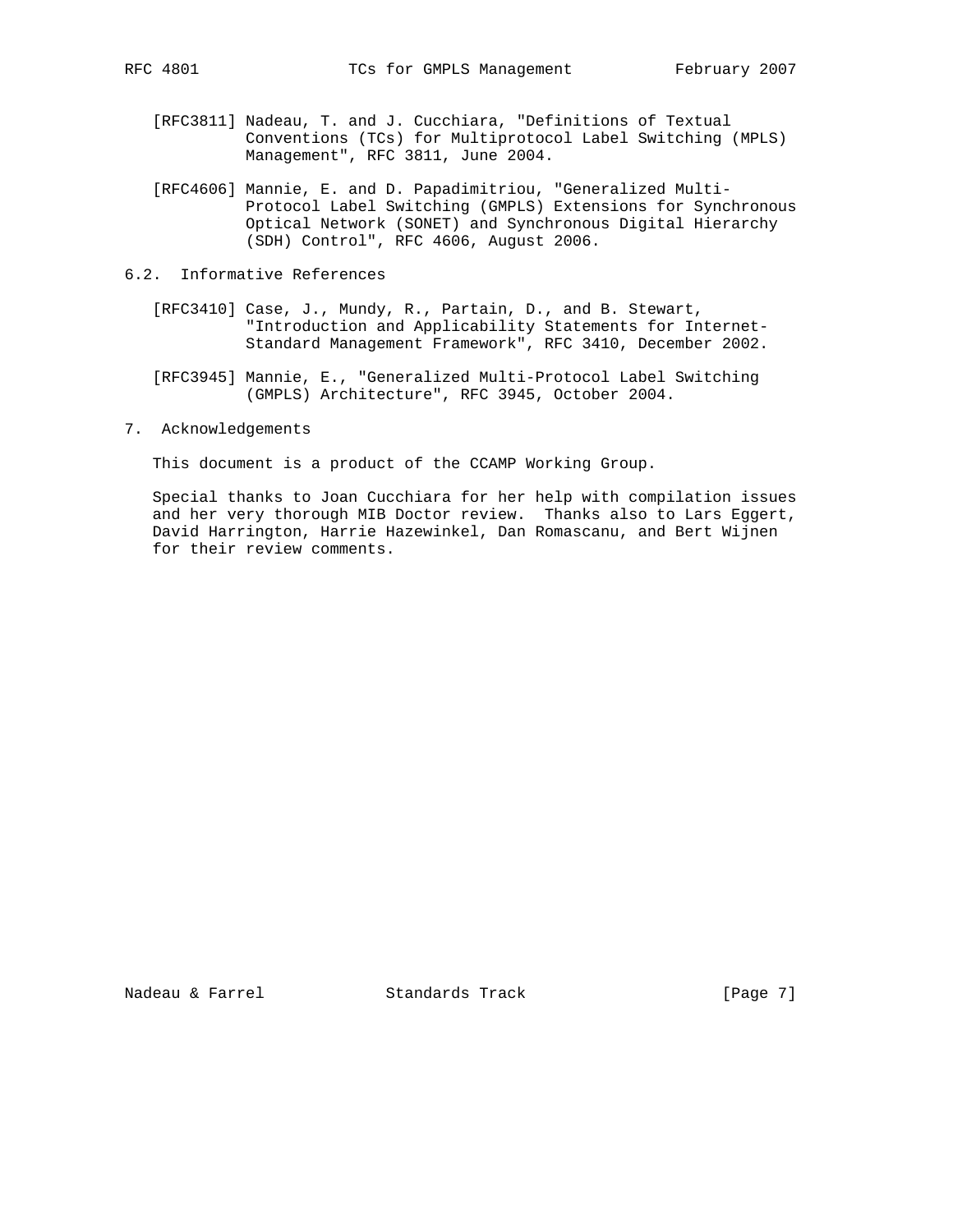Contact Information Thomas D. Nadeau Cisco Systems, Inc. 1414 Massachusetts Ave. Boxborough, MA 01719 EMail: tnadeau@cisco.com Adrian Farrel Old Dog Consulting Phone: +44 1978 860944 EMail: adrian@olddog.co.uk Cheenu Srinivasan Bloomberg L.P. 731 Lexington Ave. New York, NY 10022 Phone: +1-212-617-3682 EMail: cheenu@bloomberg.net Tim Hall Data Connection Ltd. 100 Church Street Enfield, Middlesex EN2 6BQ, UK Phone: +44 20 8366 1177 EMail: tim.hall@dataconnection.com Ed Harrison Data Connection Ltd. 100 Church Street Enfield, Middlesex EN2 6BQ, UK Phone: +44 20 8366 1177 EMail: ed.harrison@dataconnection.com

Nadeau & Farrel Standards Track (Page 8)